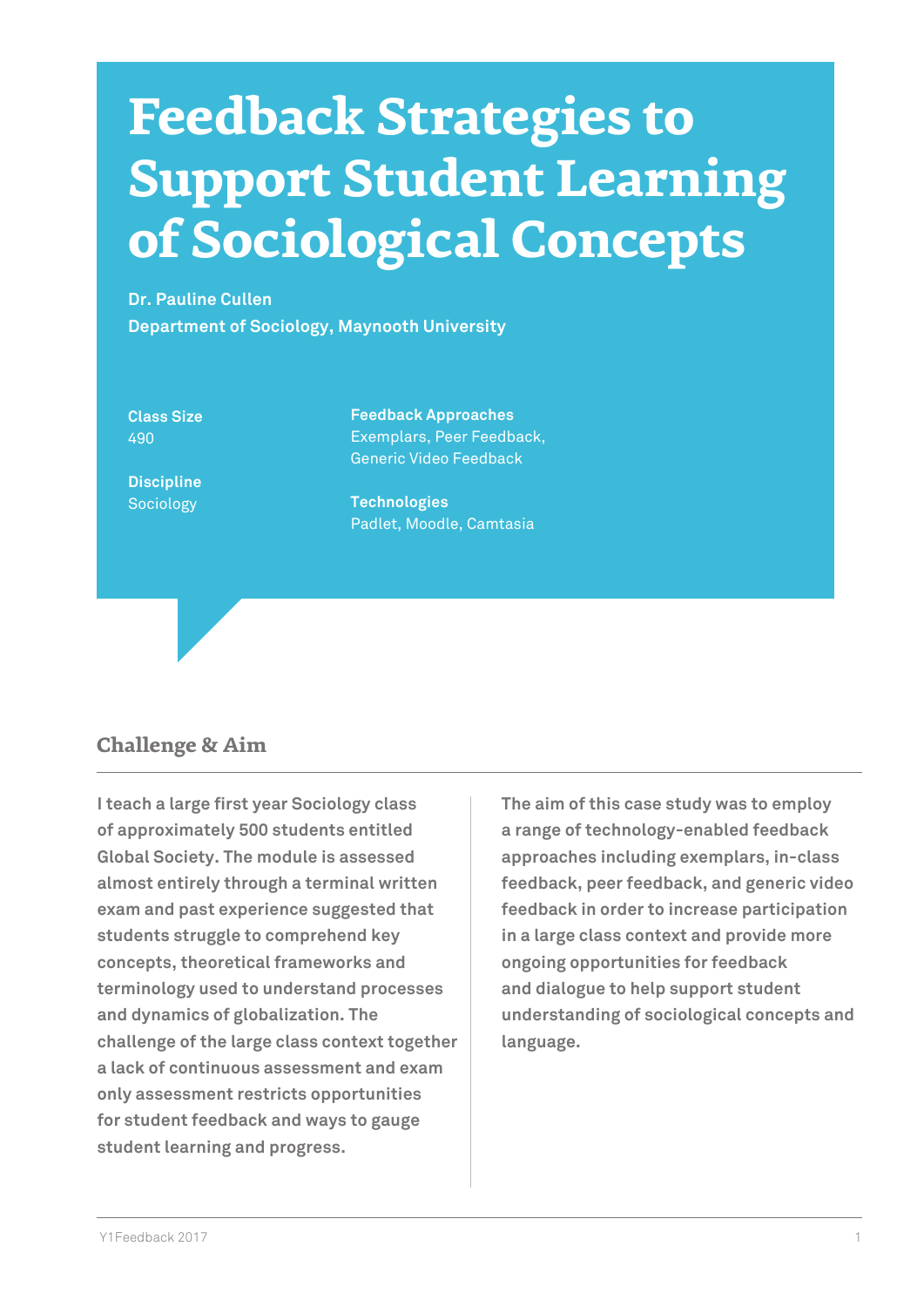Feedback when provided in a timely, appropriate and consistent manner can enhance student learning in significant ways, even in the largest class contexts (Carless, 2015; Boud et al 2013; O' Regan, et al 2016). Research on how to improve student engagement and performance in large class contexts in sociology suggests the efficacy of technology to foster feedback opportunities

that enhance the learning environment as well as student learning (Wright and Lawson, 2005). Padlet, in particular, as a technological tool has significant potential for supporting feedback opportunities yet must be used with clear objectives and instructions (Atwood, 2014; Ellis, 2015).

# **Feedback Approach**

## **Concept Wall Activity**

Student engagement and in-class feedback were facilitated through the use of Padlet – an online post-it wall. How it worked…

A list of key terms were posted on Moodle and students were invited to choose a term and then post a definition in their own words accompanied with a real world example and an illustrative image, video or file.

To support student activity completion and to clarify expectations, I provided two exemplars, one representing a 'poor' effort and the other a 'superior' effort along with guidelines to orient students.

Student developed their definitions postings individually and then posted them on the relevant Padlet Wall. All students had access to all concept walls and could view (not edit) other student posts. In addition, student posts were anonymous.

In class, students provided peer feedback on student posts via small group activities. Class discussion and teacher feedback

was also provided in-class in order to highlight exemplars and clarify any student misunderstandings that emerged.

## **Generic/Whole Class Video Feedback**

A tutorial written assignment required students to trace a product across its commodity chain focusing on the lives of workers and the conditions of employment. An exemplar was provided to clarify expectations of what constituted a 'good' assignment. Generic video feedback was provided to the whole class via Moodle in order to provide timely summary feedback to the group and support feedforward for the exam. To create the video feedback, I created a PowerPoint presentation and recorded the video using Camtasia and it was posted on Moodle for students.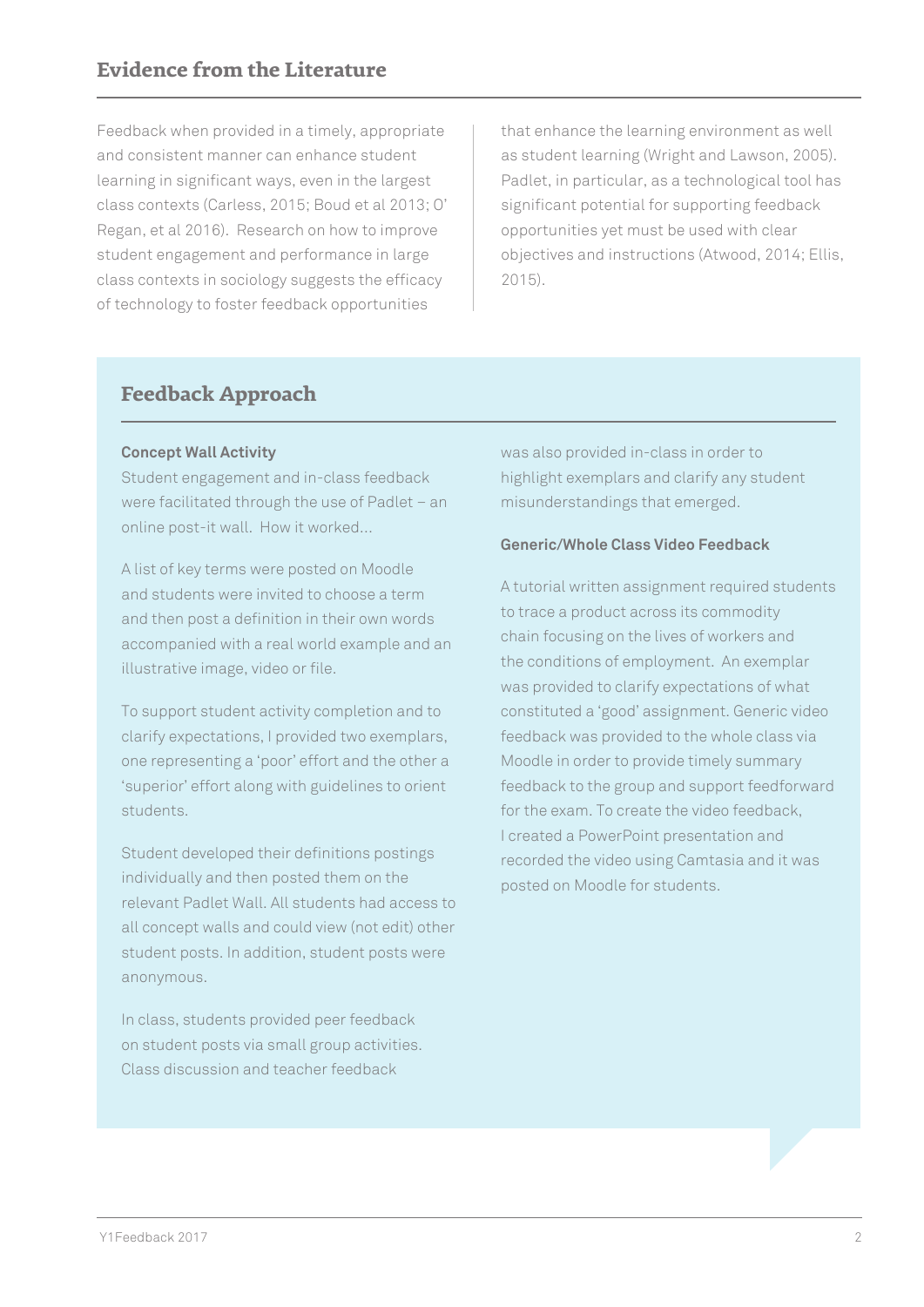## **Feedback Approach**

#### **Muddiest Point**

Padlet was used towards the end of the semester to solicit questions/muddiest pointexercise to get feedback from the students on what areas they were most unclear about in the module. Students created posts anonymously a few days in advance of class. The Padlet

wall served as the basis for a subsequent inclass topic and pre-exam review. The Padlet postings enabled me to assess the level of understanding and sources of difficulty students experienced with the module materials and address them within the examreview class.

## **Outcomes**

Overall, I found these approaches helpful when class time is limited and material is abstract or new. It promoted additional opportunities for dialogue, and peer review provided students with a safe space to rehearse their understanding in task and revise or refine their learning of key concepts.

The Padlet postings by students accomplished an important pedagogical task: they illustrated gaps in understanding and a lack of precision regarding key terms and concepts in the discipline. This allowed me to pro-actively address these issues in subsequent lectures.

The video feedback, which was viewed by the majority of students (2330 unique page views), at least once was effective in supporting the work of tutors and ensuring consistent feedback across the class. It also preserved valuable lecture time and increased opportunities for dialogue and student engagement in a large class context.

#### **Student Response**

In particular, Padlet was well-received by the students. The technological and visual elements seemed appeal to students and it is helpful when class time is limited and material is abstract or new to first year students. In particular, students reported that they revised their class notes based both on the postings of other students as well as our class discussions.

One student commented:

*"I began to think more about what the terms actually mean rather than just vague ideas of them"*

*"Students engaged well to the Muddiest Point Padlet activity. The anonymity appealed to students with one student noting that"* 

*"This proved a very interactive way for people to ask questions and the anonymity made it easy to ask questions"*

#### **Recommendations**

Recommend the use of Padlet and in lecture engagement activities as way of gauging student understanding and providing on-going feedback. Padlet tips include:

• Provide clear instructions and guidelines for Padlet use. Some student posts were